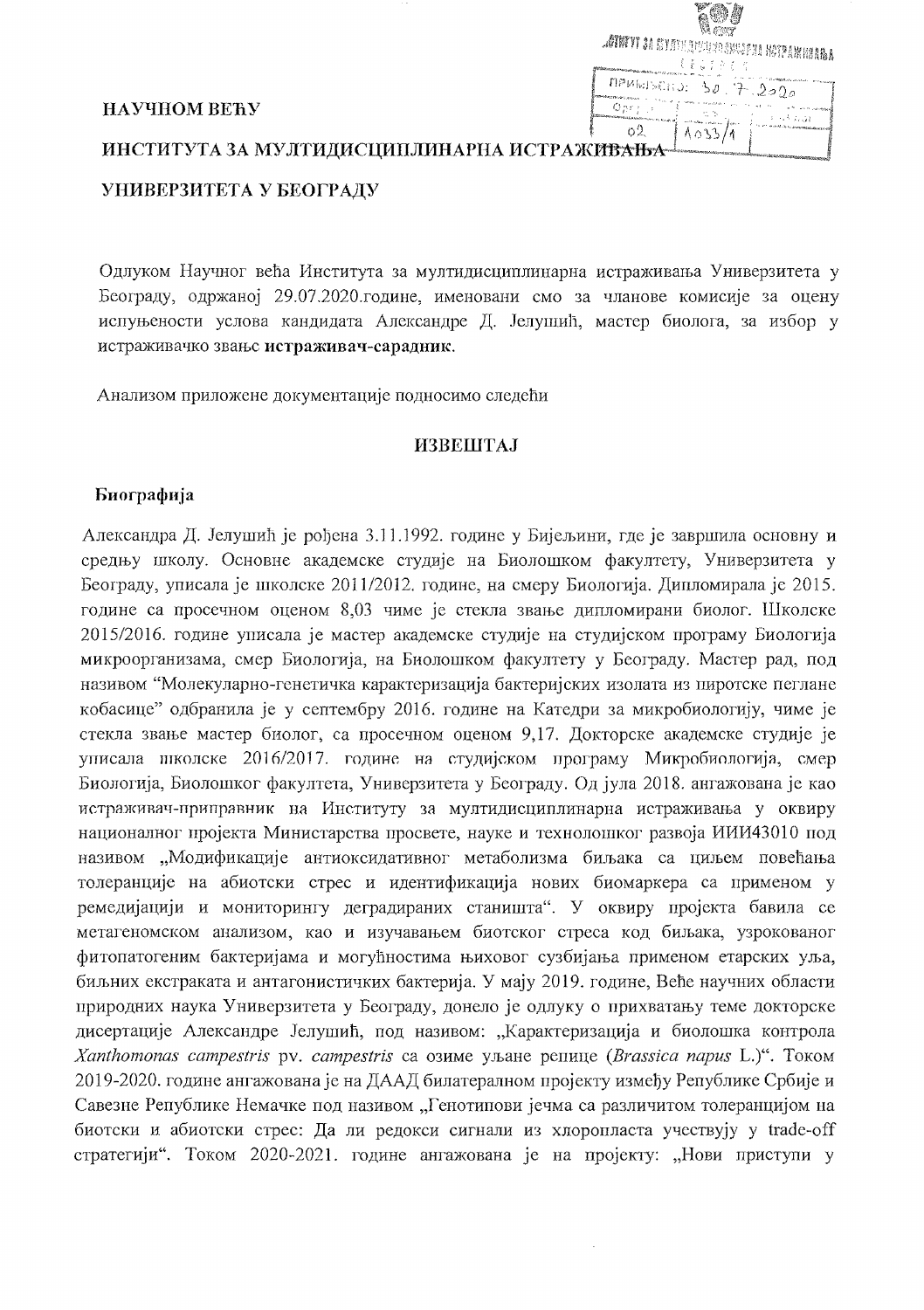биолошкој контроли туморогених агробактерија откривених у Србији и Немачкој" у оквиру програма сарадње српске науке са дијаспором (ваучери за размену знања). Члан је Удружења микробиолога Србије и Друштва за физиологију биљака Србије. До сада је објавила четири рада у врхунском међународном часопису (М21), један рад у истакнутом међународном часопису (М22), један рад у међународном часопису (М23) и два рада рада у часопису националног значаја (М24). Коаутор је 14 саопштења штампаних у изводу на скуповима од међународног значаја (МЗ4) и два саопштења штампана у изводу на скуповима од националног значаја (М64).

# Библиографија

### Рад у врхунском међународном часопису - М21

- $1.$ Popović, T., Jelušić, A., Živković, Li., Živković, N., Iličić, R., Stanisavljević, R., Stanković S. 2020. Identification, genetic characterization and virulence of Serbian Erwinia amylovora isolates. European Journal of Plant Pathology, 1-16. doi:10.1007/s10658-020-02046-1. (*Horticulture: 9/36; IF*<sub>2018</sub>=1.744)
- 2. Popović, T., Jelušić, A., Dimkić, J., Stanković, S., Poštić, D., Aleksić, G., Veljović Jovanović, S. 2019. Molecular characterization of Pseudomonas syringae pv. coriandricola and biochemical changes due to the pathological response on its hosts carrot, parsley and parsnip. Plant disease, 103(12), 3072-3082. (Plant Sciences:  $31/234$ ; IF  $_{2019}$ =3.809)
- 3. Popović, T., Mitrović, P., Jelušić, A., Dimkić, I., Marjanović-Jeromela, A., Nikolić, I., Stanković, S. 2019. Genetic diversity and virulence of Xanthomonas campestris pv. campestris isolates from Brassica napus and six Brassica oleracea crops in Serbia. Plant Pathology, 68, 1448-1457. (Plant Sciences: 64/228; IF<sub>2018</sub>=2.493)
- $4.$ Popović, T., Jelušić, A., Milovanović, P., Janjatović, S., Budnar, M., Dimkić, I., Stanković, S. 2017. First report of Pectobacterium atrosepticum, causing bacterial soft rot on calla lily in Serbia. Plant Disease, 101(12), 2145. (Plant Sciences: 33/209;  $IF_{2015} = 3.192$

# Рад у истакнутом међународном часопису - М22

5. Popović, T., Blagojević, J., Aleksić, G., Jelušić, A., Krnjajić, S., Milovanović, P. 2018. A blight disease on highbush blueberry associated with Macrophomina phaseolina in Serbia. Canadian Journal of Plant Pathology, 40(1), 121-127. (Plant Sciences: 98/212;  $IF<sub>2016</sub>=1.424$ 

# Рад у међународном часопису - М23

6. Bogdanović, S., Jelušić, A., Berić, T., Nikolić, I., Danilović, B., Stanković, S., Dimkić, I. 2019. Genetic polymorphism of lactic acid bacteria isolated from Pirot 'ironed' sausage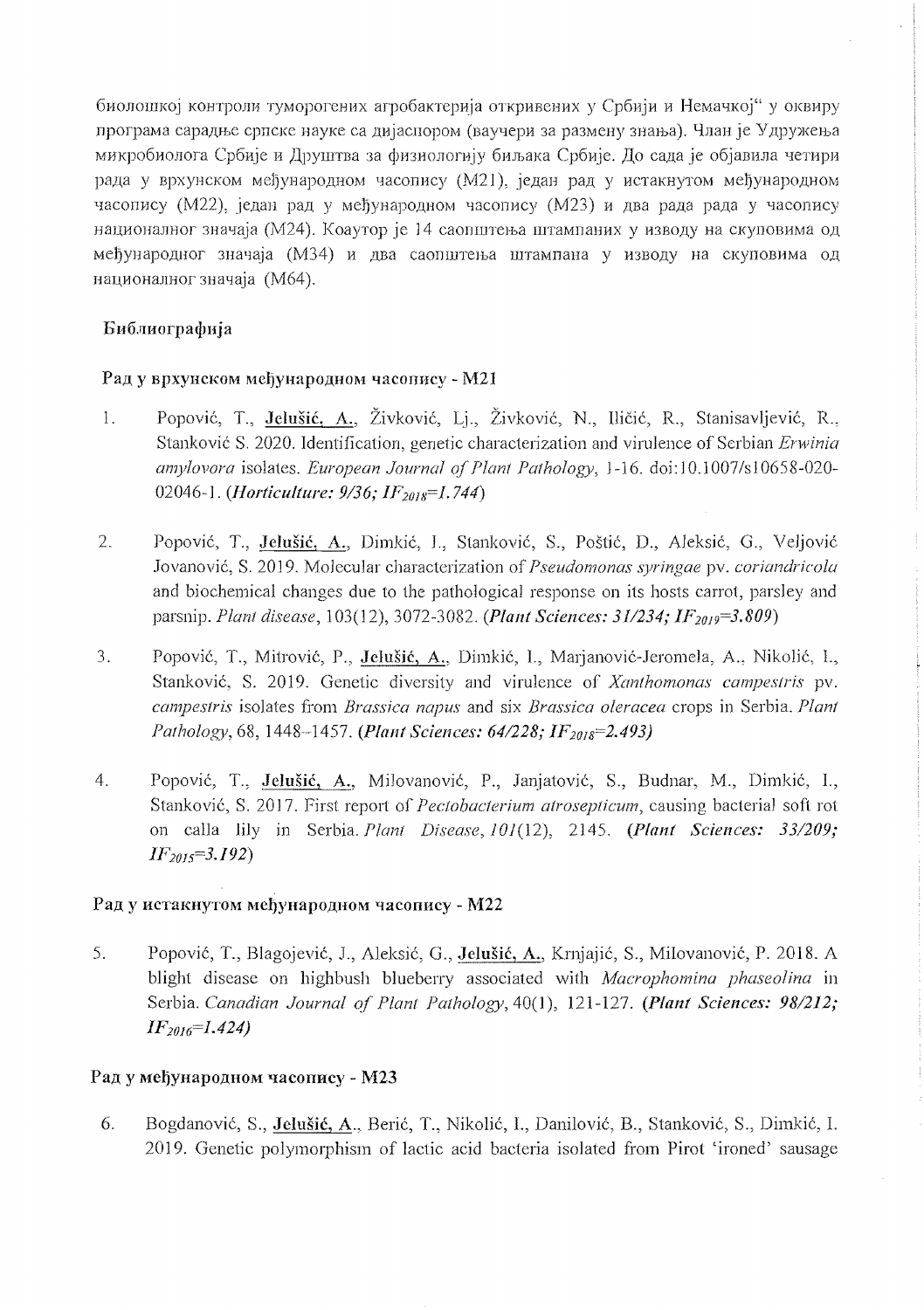from Serbia. *Archives of Biological Sciences*, 71(1), 95-102. *(Biology: 77/93; IF2019=O.719)* 

#### Рад у националном часопису са међународним значајем - М24

- 7. Popović, T., Jelušić, A., Marković, S., & Iličić, R. 2019. Characterization of *Pectobacterium carotovorum* subsp. *carotovorum* isolates from a recent outbreak on cabbage in Bosnia and Herzegovina. *Pesticides and Phytomedicine*, 34(3-4), 211-222.
- 8. Popović, T., Milićević, Z., Oro, V., Kostić, I., Radović, V., Jelušić, A., Krnjajić, S. 2018. A. preliminary study of antibacterial activity of thirty essential oils against several important plant pathogenic bacteria. *Pesticides and Phytomedicine,* 33(3-4), 1 95.

#### Саопштење са међународног скупа штампано у изводу - М34

- 1. Popović, T., Jelušić, A., Marković, S., Iličić, R. 2019. An outbreak of the soft rot on cabbage. VIIl Congress on plant protection: Integrated Plant Protection for Sustainable Crop Production and Forestry, November 25-29<sup>th</sup>, Zlatibor, Serbia Book of Abstracts, 167.
- 2. Popović, T., Jelušić, A., Mitrović, P., Iličić, R., Marković, S. 2019. Determination of allelic profile of*Xanthomonas campestris* pv. *campestris* isolates originated from cabbage. VlJI Congress on plant protection: Integrated Plant Protection for Sustainable Crop Production and Forestry, November 25-29<sup>th</sup>, Zlatibor, Serbia, Book of Abstracts, 186.
- 3. Iličić, R., Popović, T., **Jelušić, A.**, Marković, S., Vlajić, S. 2019. New records of *Pseudomonas syringae* in young sweet cherry plantations. VIII Congress on plant protection: Integrated Plant Protection for Sustainable Crop Production and Forestry, November 25-29<sup>th</sup>, Zlatibor, Serbia, Book of Abstracts, 185.
- 4. **Jelušić, A.**, Berić, T., Mitrović, P., Marković, S., Stanković, S., Popović T. 2019. Genetic diversity of Serbian isolates of *Xanthomonas campestris* pv. *campestris* originated from winter oilseed rape. 6th Congress of the Serbian Genetic Society, October 13-17<sup>th</sup>, Vrnjačka Banja, Serbia, Abstract Book, 163.
- 5. Marković, S., Stanković, S., Jelušić, A., Iličić, R., Popović, T. 2019. Multilocus sequence analysis of *Ralstonia solanacearum* isolates originated from potato in Serbia. 6th Congress of the Serbian Genetic Society, October 13-17<sup>th</sup>, Vrnjačka Banja, Serbia, Abstract Book, 164.
- 6. Markovic, S., Popovic, T., Jelusic, A., IIiCic, R., Stankovic, S. 2019. Genetic insight into the isolates causing blackleg disease on potato. 6th Congress of the Serbian Genetic Society, October 13-17<sup>th</sup>, Vrnjačka Banja, Serbia, Abstract Book, 165.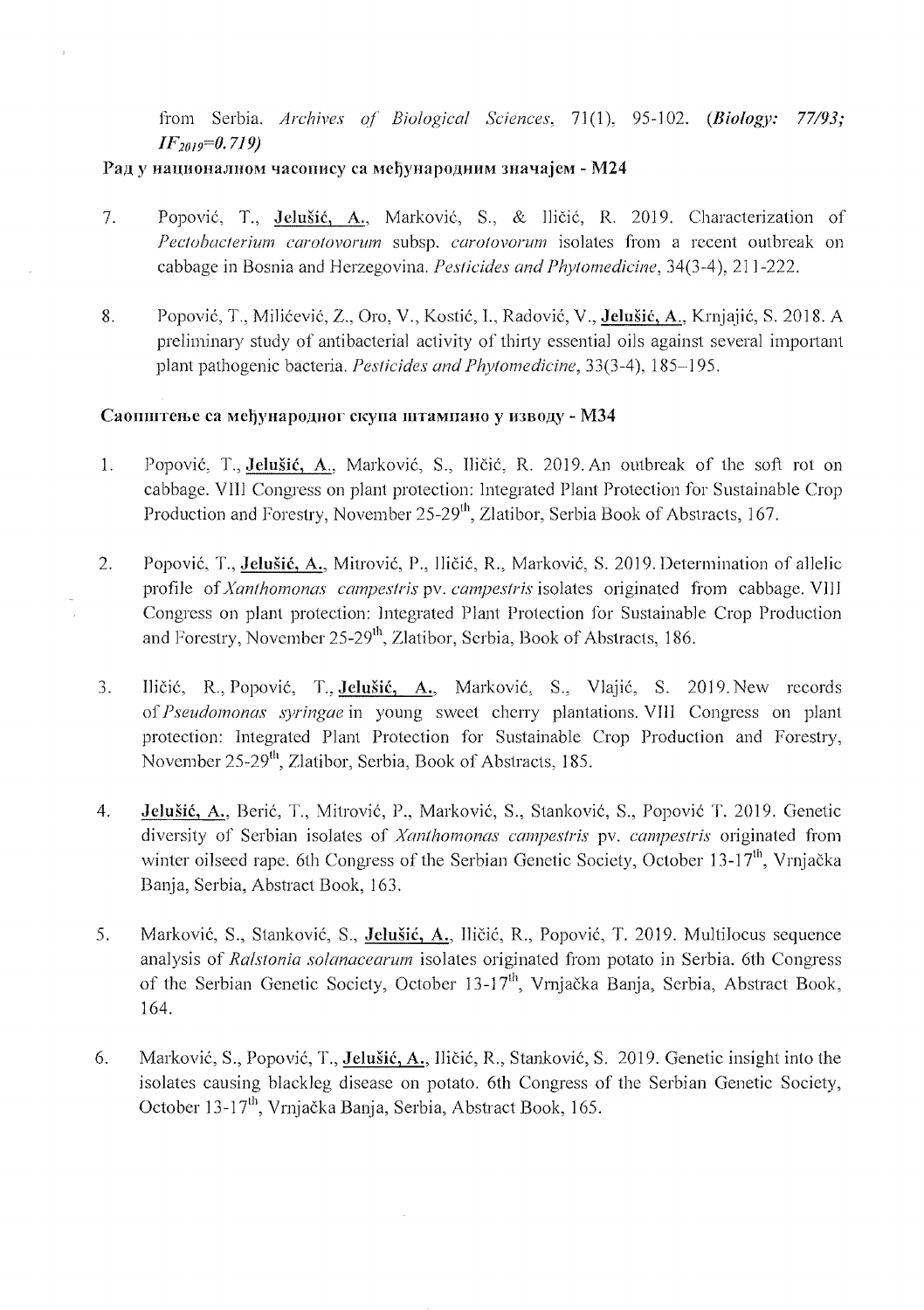- 7. Jelušić, A., Dimkić, I., Berić, T., Mitrović, P., Marković, S., Stanković, S., Popović, T., 2019. Comparative melagenomics of microbial communities inhabiting the phyllosphere of the diseased and healthy oilseed rape. 8th Congress of European Microbiologists (FEMS 2019), Glasgow, Scotland, Abstract Book, PT186, 899.
- 8. Jelušić, A., Popović, T., Mitrović, P., Dimkić, I., Stanković, S., Marković, S., Berić, T., 2019. Genetic heterogeneity among Xanthomonas campestris pv. campestris isolates originated from oilseed rape determined with different rep-PCR techniques. 8th Congress of European Microbiologists (FEMS 2019), Glasgow, Scotland, Abstract Book, PT274, 991.
- 9. Marković, S., Dimkić, I., Stanković, S., Jelušić, A., Iličić, R., Popović, T., 2019. Metagenomic analysis of microbial communities associated with diseased potato tubers. 8th Congress of European Microbiologists (FEMS 2019), Glasgow, Scotland, Abstract Book, PT168, 881.
- 10. Popović, T., Milićević, Z., Iličić, R., Marković, S., Oro, V., Jelušić, A., Krnjajić, S. 2019. Antibacterial activities of essential oils of wild oregano, clove bud, rosemary, peppermint, basil and lemongrass against growth of soft rot bacteria.  $1<sup>st</sup>$  International Symposium: Modern Trends in Agricultural Production and Environmental Protection, July  $02-05$ <sup>th</sup>, Tivat, Montenegro, 230-242.
- 11. Popović, T., Jelušić, A., Mitrović, P., Stanković, S., Lozo, J., Nikolić, I., Berić, T. 2018. Genetic characterization of *Xanthomonas campestris* pv. *campestris* isolates from different hosts using PFGE and Rep-pcr techniques.  $12<sup>th</sup>$  Congress of Serbian microbiologists with intenational participation "MICROMED 2018 REGIO", Belgrade, Serbia, Book of Abstracts, 203-204.
- 12. Marković, S., Popović, T., Stanković, S., Jelušić, A. 2018. Monitoring of potato fields to presence of *Ralstonia solanacearum.* 12<sup>th</sup> Congress of Serbian microbiologists with intenational participation "MICROMED 2018 REGIO", Belgrade, Serbia, Book of Abstracts, 209-210.
- ]3. Bogdanovic, S., Jelusic, A., Danilovic, B., Beric, T., Nikolic, 1., Stankovic, S., Dimkic L 2017. Genotyping of bacterial isolates from pirotska "ironed" sausage.  $7<sup>th</sup>$  FEMS Congress of European Microbiologists, Valencia, Spain, e-Abstracts Book, FEMS-0293.
- 14. Popović, T., Jelušić, A., Janjatović, S., Živković, N., Dimkić, I., Nikolić, I., Stanković, S. 2017. Molecular characterization of *Pseudomonas .syringae* pv. *coriandricola* originated from carrot, parsley and parsnip. VIII International Scientific Agriculture Symposium "Agrosym 2017", Jahorina, Bosnia and Herzegovina, Book of Abstracts, 549. 7